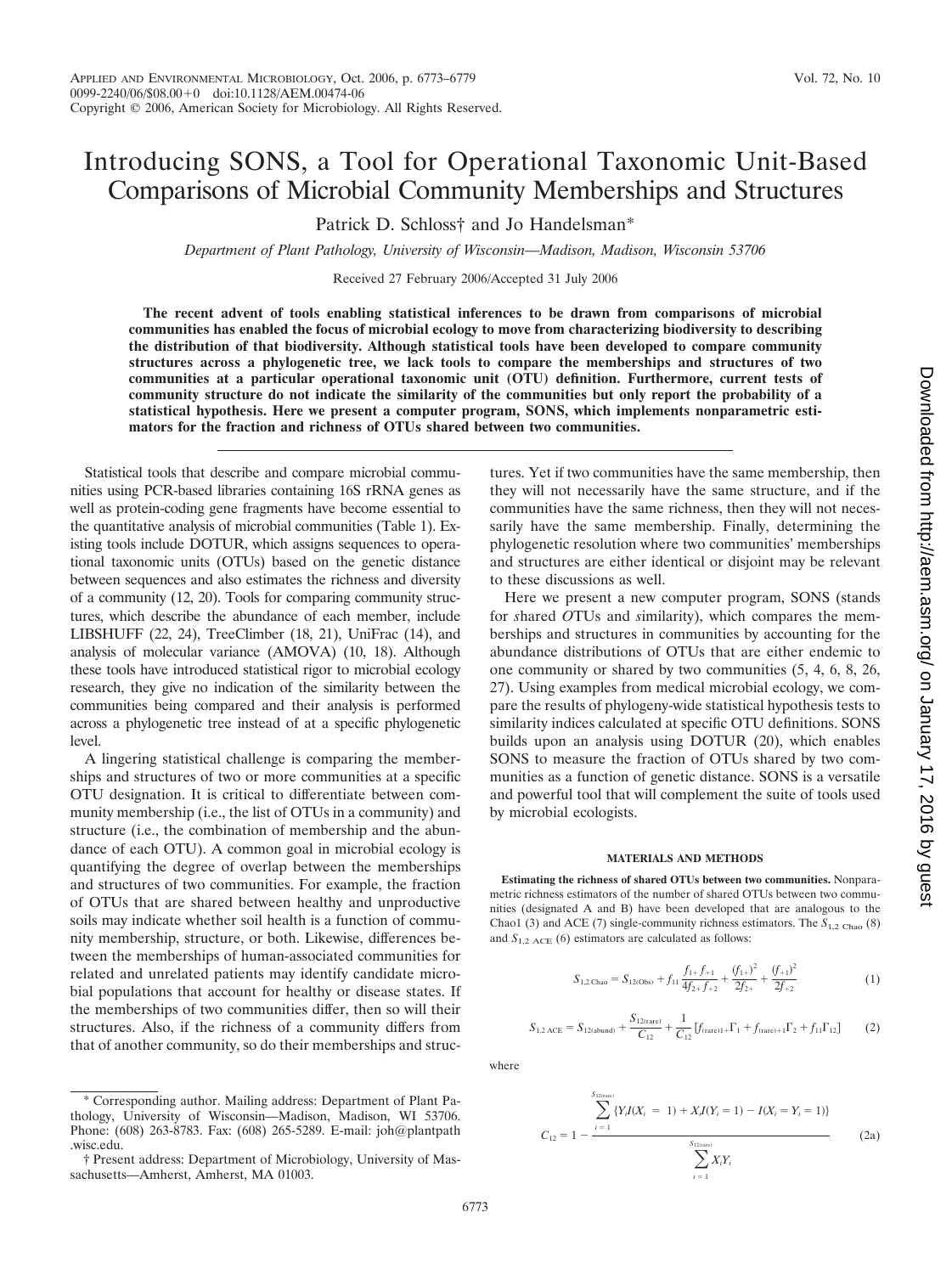| Tool                | Application                                                                                                                                                                |                   | Reference  |  |
|---------------------|----------------------------------------------------------------------------------------------------------------------------------------------------------------------------|-------------------|------------|--|
| DOTUR/FastGroup     | Assigns sequences to OTUs based on genetic distance between<br>sequences and constructs rarefaction curves and collector's<br>curves for richness and diversity estimators | Distance matrix   | 20, 23     |  |
| <b>SONS</b>         | Calculates collector's curves for estimates of the fraction and<br>richness of OTUs shared between communities                                                             | OTU designation   | This study |  |
| LIBSHUFF/f-LIBSHUFF | Uses the Cramer-von Mises statistic to test whether the<br>structures of two communities are the same, different, or<br>subsets of one another                             | Distance matrix   | 22, 24     |  |
| TreeClimber         | Implements a parsimony-based test to determine whether the<br>community structures of two or more communities are<br>significantly different                               | Phylogenetic tree | 16, 18, 21 |  |
| UniFrac             | Compares the phylogenetic distances between pairs of<br>communities to describe the similarity of their structures                                                         | Phylogenetic tree | 14         |  |
| <b>AMOVA</b>        | Uses an analysis of variance-type formulation to determine<br>whether the genetic diversities of two or more community<br>structures are significantly different           | Distance matrix   | 1, 10, 18  |  |

TABLE 1. Tools used in microbial ecology to describe and compare microbial communities

$$
\Gamma_1 = \frac{S_{12(\text{rare})} n_{\text{rare}} T_{21}}{C_{12}(n_{\text{rare}} - 1) T_{10} T_{11}} - 1
$$
\n(2b)

$$
\Gamma_2 = \frac{S_{12(\text{rare})} m_{\text{rare}} T_{12}}{C_{12}(m_{\text{rare}} - 1) T_{01} T_{11}} - 1
$$
\n(2c)

$$
\Gamma_3 = \left[\frac{S_{12\text{(rare)}}}{C_{12}}\right]^2 \frac{n_{\text{rare}} m_{\text{rare}} T_{22}}{(n_{\text{rare}} - 1)(m_{\text{rare}} - 1)T_{10}T_{01}T_{11}} - \frac{S_{12\text{(rare)}} T_{11}}{C_{12}T_{01}T_{10}} - \Gamma_1 - \Gamma_2
$$
\n(2d)

$$
T_{10} = \sum_{i=1}^{S_{12(\text{rare})}} X_i
$$
 (2e)

$$
T_{01} = \sum_{i=1}^{S_{12(nav)}} Y_i
$$
 (2f)

$$
T_{11} = \sum_{i=1}^{S_{12(nre)}} X_i Y_i
$$
 (2g)

$$
T_{21} = \sum_{i=1}^{S_{12(nne)}} X_i (X_i - 1) Y_i
$$
 (2h)

$$
T_{12} = \sum_{i=1}^{S_{12(n\pi e)}} X_i (Y_i - 1) Y_i
$$
 (2i)

$$
T_{22} = \sum_{i=1}^{S_{12(\text{true})}} X_i (X_i - 1) Y_i (Y_i - 1)
$$
 (2j)

and where  $f_{11}$  is the number of OTUs shared with 1 observed individual in communities A and B;  $f_{1+}$  and  $f_{2+}$  are, respectively, the numbers of OTUs shared with 1 and 2 individuals observed in A;  $f_{+1}$  and  $f_{+2}$  are, respectively, the numbers of OTUs shared with 1 and 2 individuals observed in B;  $f_{\text{(rare)}1+}$  is the number of OTUs shared with 1 individual found in A and 10 or fewer individuals in B;  $f_{(\text{rare})+1}$  is the number of OTUs shared with 1 individual found in B and 10 or fewer individuals in A; *n*rare is the number of sequences from A that contain 10 or fewer sequences;  $m<sub>rare</sub>$  is the number of sequences from B that contain 10 or fewer sequences;  $S_{12$ (rare) is the number of shared OTUs in instances where both of the communities are represented by 10 or fewer sequences;  $S_{12(\text{abund})}$  is the number of shared OTUs where at least one of the communities is represented by more than 10 sequences; and  $S_{12(Obs)}$  is the number of shared OTUs in A and B.

These estimates can be corroborated by estimating the richness of each community individually and the richness of the two communities pooled together. The difference between the pooled richness estimate and the sum of the individual richness estimates should be similar to the results of equations 1 and 2.

**Estimating the fraction of OTUs shared between two communities.** Incidencebased measures of community similarity, such as the classic Jaccard  $(J<sub>clas</sub>)$  and Sørenson (*L*clas) similarity indices, calculate the ratio of shared OTUs to the total number of OTUs in individual communities:

$$
J_{\text{clas}} = \frac{S_{12}}{S_1 + S_2 - S_{12}}\tag{3}
$$

$$
L_{\text{clas}} = \frac{2S_{12}}{S_1 + S_2} \tag{4}
$$

where  $S_1$  and  $S_2$  are the numbers of OTUs observed or estimated in A and B, respectively.

Because it is currently impractical to sample most microbial communities exhaustively, equations 3 and 4 may be an underestimate of the true values. In this study, we propose substituting the value from either equation 1 or equation 2 for *S*<sup>12</sup> and the single-community richness estimates as determined by DOTUR for *S*<sup>1</sup> and *S*2. Throughout this study we report the Chao1 richness estimates for  $S_1$  and  $S_2$  (3) and the values of equation 1 for  $S_{12}$ .

**Estimating the fraction of sequences that belong to shared OTUs.** Just as the Chao1 richness estimator is a function of the number of OTUs observed once or twice in a sample (3), the estimator of the fraction of sequences in shared OTUs is a function of the number of shared OTUs that are observed at least once or twice in the community being analyzed (5, 4):

$$
U_{\text{est}} = \sum_{i=1}^{D_{12}} \frac{X_i}{n_{\text{total}}} + \frac{m_{\text{total}} - 1}{m_{\text{total}}} \frac{f_{+1}}{2f_{+2}} \sum_{i=1}^{D_{12}} \frac{X_i}{n_{\text{total}}} I(Y_i = 1)
$$
(5)

$$
V_{\text{est}} = \sum_{i=1}^{D_{12}} \frac{Y_i}{m_{\text{total}}} + \frac{n_{\text{total}} - 1}{n_{\text{total}}} \frac{f_{1+}}{2f_{2+}} \sum_{i=1}^{D_{12}} \frac{Y_i}{m_{\text{total}}} I(X_i = 1)
$$
(6)

where  $U_{\text{est}}$  and  $V_{\text{est}}$  are the fractions of sequences from A and B, respectively, that belong to a shared OTU; X*<sup>i</sup>* , and Y*<sup>i</sup>* are the abundances of the *i*th shared OTU in A and B, respectively;  $n_{\text{total}}$  and  $m_{\text{total}}$  are the total numbers of sequences sampled in A and B, respectively; and  $I(\bullet)$  indicates that if the argument,  $\bullet$ , is true, then  $I(\bullet)$  is 1; otherwise, it is 0.

Using these estimators, the abundance-based Jaccard (*J*<sub>abund</sub>) and Sørenson  $(L_{\text{abund}})$  similarity indices may be calculated  $(5, 4)$ :

$$
J_{\text{abund}} = \frac{U_{\text{est}} V_{\text{est}}}{U_{\text{est}} + V_{\text{est}} - U_{\text{est}} V_{\text{est}}}
$$
(7)

$$
L_{\text{abund}} = \frac{2U_{\text{est}}V_{\text{est}}}{U_{\text{est}} + V_{\text{est}}}
$$
(8)

The 95% confidence intervals (CI) for equations 5 to 8 can be determined by a bootstrapping procedure. Equations 7 and 8 have been described as a measure of community overlap, which is defined as the probability that a randomly selected OTU is found in both communities, given that it is in at least one of the communities (25, 27).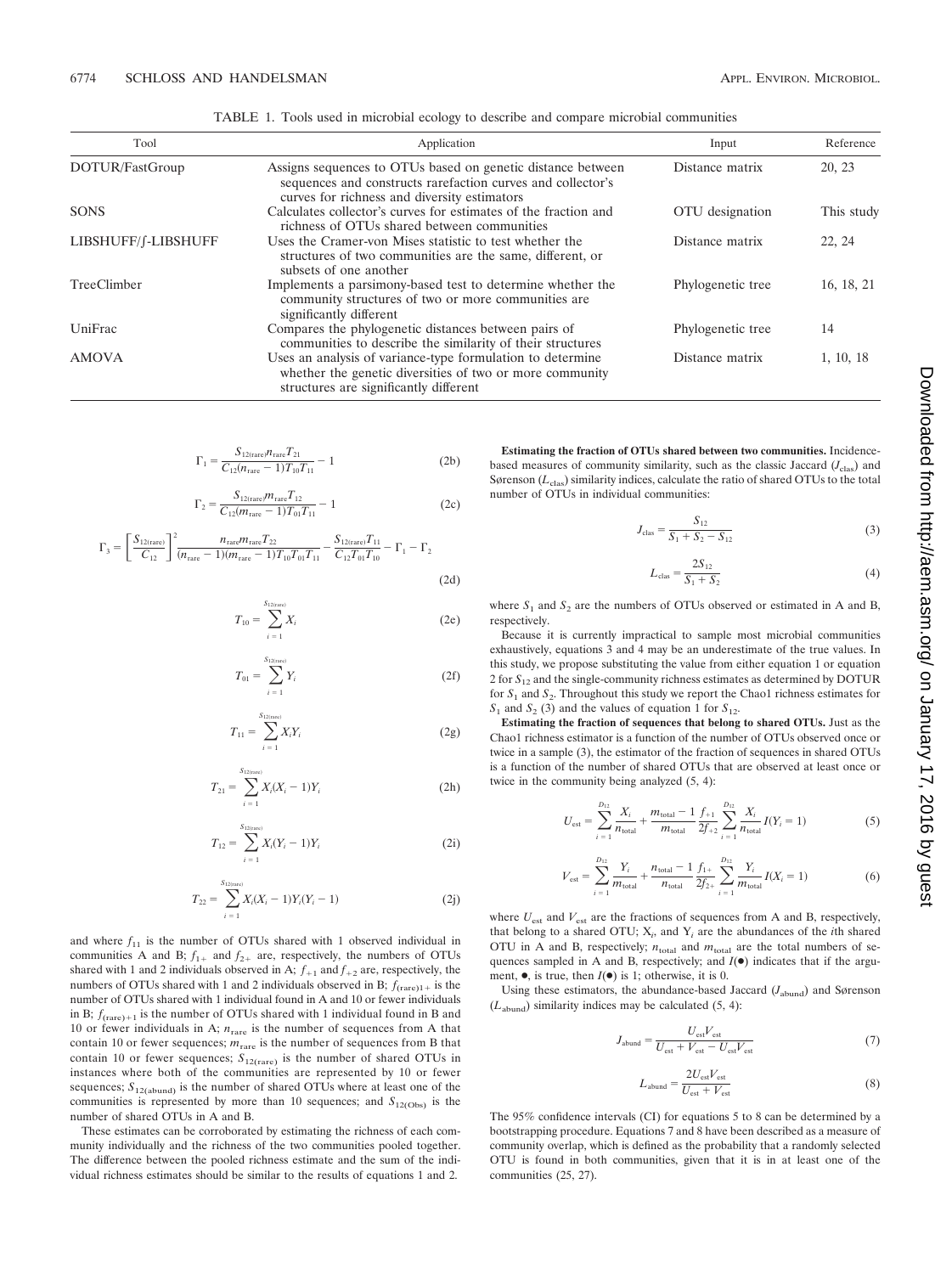**Estimating community structure similarity.** The overlap measures described by equations 7 and 8 do not account for the similarity of the relative abundances among the OTUs shared between two communities. Therefore, although they measure community overlap, they do not measure the similarity of two community structures. Yue and Clayton (26) proposed a nonparametric maximum likelihood estimator of similarity,  $\theta$ , to compare community structures:

$$
\theta = \frac{\sum_{i=1}^{S_{12}} \frac{X_i}{n_{\text{total}}} \frac{Y_i}{m_{\text{total}}}}{\sum_{i=1}^{S_1} \left(\frac{X_i}{n_{\text{total}}}\right)^2 + \sum_{i=1}^{S_2} \left(\frac{Y_i}{m_{\text{total}}}\right)^2 - \sum_{i=1}^{S_{12}} \frac{X_i}{n_{\text{total}}} \frac{Y_i}{m_{\text{total}}}}
$$
(9)

The 95% confidence intervals for equation 9 can be determined using the explicit variance formula for  $\theta$  that was derived by Yue and Clayton (26).

**Sensitivity to sampling.** To determine whether the values generated by equations 1 to 9 were sensitive to sampling, we randomized the sequence order and analyzed each collector's curve. Except where noted, the collectors' curves had stabilized reasonably well by the final sampling point.

**SONS: shared OTUs and similarity.** SONS is a freely available computer code written in  $C++$  that uses the "list" output file from DOTUR as an input as well as a file containing a paired list of each sequence identifier and a designation from the library from which the sequence was generated. The DOTUR-derived list file can be replaced with an analogous file if sequences were assigned to OTUs by an alternative method, as long as the file formatting is retained. The order of sequence identifiers is used to construct collectors' curves of the estimates from equations 1 to 9 for each pairwise comparison and distance level used to define OTUs. The ordering of sequences can be randomized in the software. Where possible, SONS calculates the 95% confidence interval for the final estimate. A manual, example data sets, a source code for compilation in Linux or Mac OSX, and the Windows executable file are available at the SONS website (http://www.plantpath.wisc.edu/fac/joh/sons.html).

**Data sets.** All data sets used in this study are available at the SONS website. The 16S rRNA sequences used in this study were obtained from the original authors (9, 19) or from GenBank (13). Sequence alignments were obtained either from the original author (9) or by using the greengenes website (http: //greengenes.lbl.gov) (13, 19). Because not all of the 16S rRNA gene sequences from the mouse cecum study overlapped or were the same length, we considered only those sequences and nucleotides that overlapped between nucleotides 100 and 600 (*Escherichia coli* numbering). All alignments were imported to ARB (15), and distance matrices were generated using the Juke-Cantor correction for multiple substitutions. DOTUR (20) was used to assign sequences to OTUs for every possible distance level (http://www.plantpath.wisc.edu/fac/joh/dotur.html). For ease of reporting results, OTUs will be designated  $\text{OTU}_{\text{x,xx}}$ , where the subscript represents the maximum distance as a fraction of nucleotide substitutions between any two sequences within that OTU. Although these distance cutoffs are arbitrary and controversial, it is often helpful to think of OTUs that are defined by distances of less than 0.03 as corresponding to a strain-level delineation, of 0.03 corresponding to a species, of 0.05 corresponding to a genus, of 0.15 corresponding to a class, and of 0.20 to 0.30 corresponding to a phylum (20). Unless otherwise stated, all richness estimates were considered reliable when the estimate did not show sensitivity to additional sampling, and we report Chao1 richness values, although the Chao1 (3), ACE (7), and Jackknife (2) estimates were generally similar.

Community structures were compared using  $\int$ -LIBSHUFF (22) and Tree-Climber (21). **f-LIBSHUFF** (http://www.plantpath.wisc.edu/fac/joh/s-libshuff .html) uses a distance matrix as the input to determine whether one library represents a random sampling of another. A small *P* value for both comparisons indicates that the two libraries had significantly different structures. If the *P* value corresponding to the comparison of one library to another is small and the reverse comparison yields a high *P* value, then the community structure of the second library is considered to be a subset of the first (22, 24). TreeClimber (http://www.plantpath.wisc.edu/fac/joh/treeclimber.html) implements the parsimony test originally applied in studying the population biology of sexual organisms and has since been applied to asexual organisms to determine whether two or more communities harbor different structures (21). Phylogenetic trees for use in TreeClimber were generated by the neighborjoining algorithm in ARB.



FIG. 1. Venn diagram comparing the  $\text{OTU}_{0.03}$  memberships found in the distal esophagi of three patients (patient B[ $n = 205$ ], patient C  $[n = 264]$ , and patient D  $[n = 245]$ ). Below each patient's name is the Chao1 richness estimate and the 95% confidence interval for that community. We estimated the richness of the overlapping regions based on the pairwise  $S_{1,2}$  Chao richness estimates shared by the three communities and by pooling two communities and estimating the fraction shared with the third community. These estimates are provided on the right side of the figure. The Chao1 richness estimate of the three libraries pooled together was 125 (CI = 98 to 191), and the sum of the individual sectors in the diagram was 117.

# **RESULTS**

To demonstrate the use of SONS, we selected three published 16S rRNA sequence collections in which the microbial community had a relatively low richness and from which the original authors sequenced a sufficient number of clones to obtain a reliable estimate of the community's richness. We chose studies that made comparisons of microbial communities within and between individual host organisms using samples from the human distal esophagus (19), human gastrointestinal tract (9), and mouse cecum (13).

**Human distal esophagus.** Pei et al. (19) obtained 714 overlapping 16S rRNA gene sequences in samples from each of three patients with healthy esophagi (patient B, patient C, and patient D). Their analysis focused on describing the phylogenetic compositions of the three communities and the aggregate pooled richness of the bacterial types. Our phylogeny-based analysis of the three community structures found the observed differences to be statistically significant (for -LIBSHUFF, all *P* values were  $\leq 0.0072$ ; for TreeClimber, *P* was  $\leq 0.0001$ ).

Considering the small *P* values that we calculated using -LIBSHUFF and TreeClimber, we used SONS to further characterize the differences between the three communities. Estimating the  $\text{OTU}_{0.03}$  richness of each patient's community and the richness shared between patients (Fig. 1) showed (i) that the membership of patient B's community was a subset of that of patient D and (ii) that patient C's community shared 70% of its membership with those of both patient B and patient D. Considering the relatively large confidence intervals for the richness estimates for the communities of patients B and D, it is possible that they had the same richness. We then calculated the *J*abund between the three communities. The  $J<sub>abund</sub>$  value between communities B and D was 0.94 (standard error  $[SE] = 0.10$ ), which was not significantly different from 1.0; this result is supported by the overlapping richness estimates shown in Fig. 1. The  $J<sub>abund</sub>$  values between communities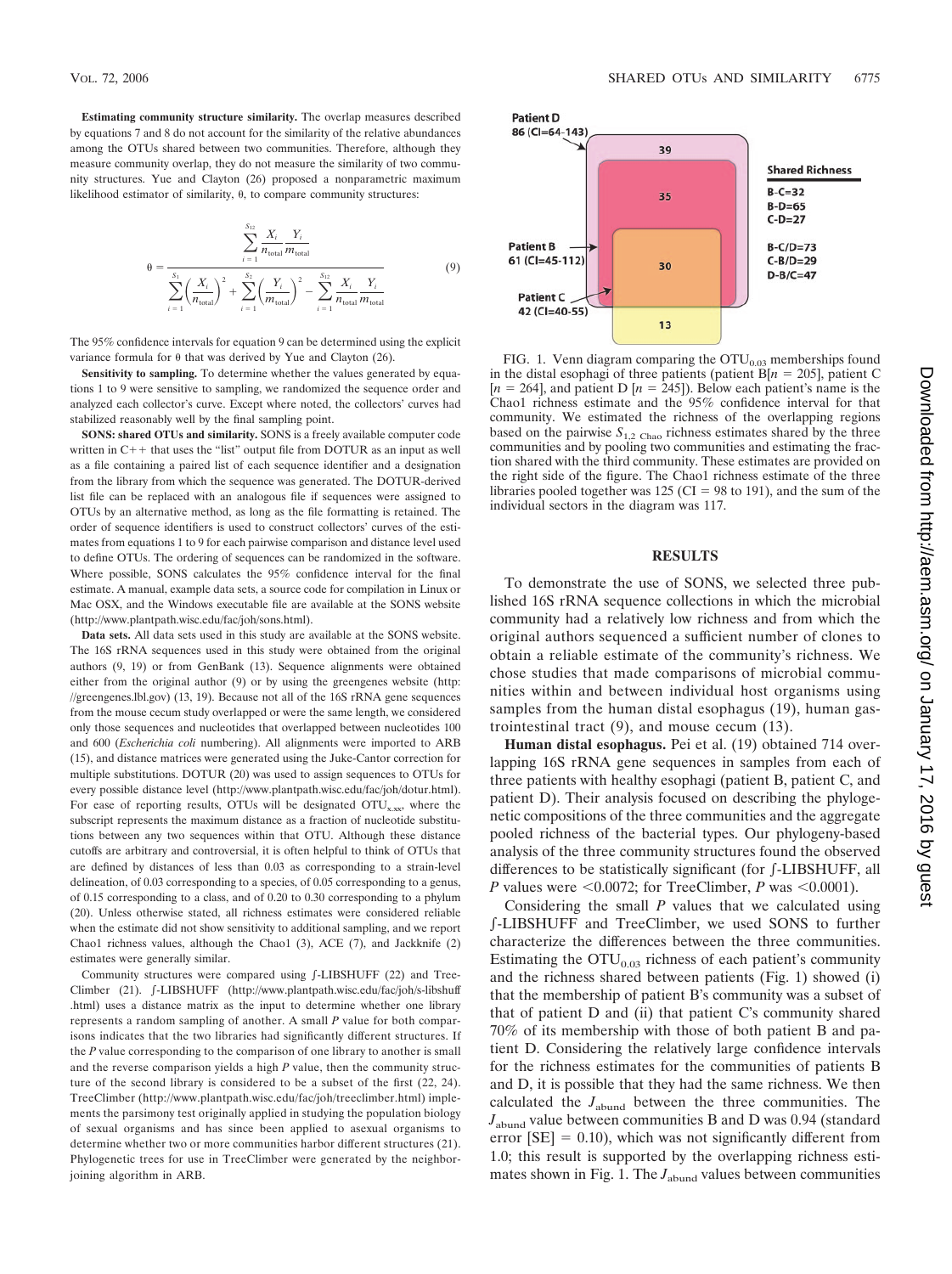B and C (0.75,  $SE = 0.13$ ) and D and C (0.62,  $SE = 0.14$ ) were large but were significantly different than 1.0. These estimates suggested that although low-abundance members might not have been shared between communities, the most abundant members were shared.

To compare the structures of the communities from the three patients at specific OTU definitions, we calculated the community similarity index,  $\theta$ . When we used the OTU<sub>0.03</sub> definition, the  $\theta$  values for the comparisons between patients B and C, B and D, and C and D were  $0.26$  (SE = 0.04), 0.61  $(SE = 0.08)$ , and 0.10 ( $SE = 0.07$ ), respectively. When we used the  $\text{OTU}_{0.20}$  definition, the same comparisons yielded  $\theta$  values of 0.88 (SE = 0.04), 0.65 (SE = 0.07), and 0.68 (SE = 0.07), respectively. Although the community structures were not identical, it is interesting that the  $\text{OTU}_{0.03}$  community structure between patients B and D was well conserved, considering that patient B's membership was a subset of patient D's. It is also interesting that the  $\text{OTU}_{0.20}$  structures of the three communities were not more similar, considering that the  $OTU_{0.20}$ memberships completely overlapped.

**Human gastrointestinal tract.** Eckburg et al. (9) pursued an extensive 16S rRNA gene sequencing project where they analyzed a total of 11,831 bacterial 16S rRNA sequences from six gastrointestinal tract tissue samples and one stool sample from each of three healthy patients. They found little intrapatient variation in community structures across tissue sites but found statistically significant differences in the community structures between patients and between the sequences derived from the tissue and stool samples from a common patient. We reanalyzed the data to estimate the similarities between patients and between the tissue and stool samples for individual patients.

We pooled the tissue and stool sample sequences for each patient (designated patient 70, patient 71, and patient 72) to determine whether statistically significant differences in community structures (for f-LIBSHUFF, all *P* values were <0.001; for TreeClimber,  $P$  was  $\leq 0.001$ ) could be attributed to differences in membership or to the abundance of individual members. By comparing the individual and shared richness estimates of the three patients, we identified a core membership of approximately 57  $\text{OTU}_{0.03}$ s that were found in all three communities (Fig. 2). Analysis of the fraction of sequences in each patient's community that belonged to a shared  $\text{OTU}_{0.03}$  suggested that the most abundant 16S rRNA gene sequences from patient 70 were most similar to the  $OTU<sub>0.03</sub>$ s shared between patients 71 (0.91, SE = 0.05) and 72 (0.98, SE = 0.03); however, the *J*<sub>abund</sub> between patients 71 and 72 was only 0.34 (SE = 0.08). A dendrogram of the pairwise  $\theta$  values for the  $\text{OTU}_{0.03}$  community structure showed that the community structures were most similar among samples from individual patients (Fig. 3). This complements the results of Eckburg et al. (9), who used f-LIBSHUFF, the parsimony test, and AMOVA to show that community structures among sites within a patient were more similar to each other than they were to structures in other patients.

One question that has arisen (17) about the Eckburg et al. (9) study is whether the fact that the patients' stool samples were taken 1 month after the tissue samples had an effect on the observed differences in community structures. This is an important question because the inherent difficulty in obtaining tissue samples and the convenience of obtaining stool samples



FIG. 2. Venn diagram comparing the pooled  $OTU<sub>0.03</sub>$  memberships found in the gastrointestinal tracts and stool samples of three patients (patient 70  $[n = 4,392]$ , patient 71  $[n = 3,605]$ , and patient 72  $[n = 3,834]$ ). The Chao1 richness estimate of the three libraries pooled together was  $469$  (CI = 425 to 544), and the sum of the individual sectors in the diagram was 433.

are tempered by the need for samples that are representative of the gastrointestinal tract microbial community. It is also possible that niches that are filled in the digesta are different from those on the gastrointestinal tract epithelium, which could result in differences in community memberships or structures. The results shown in Fig. 3 indicate that the community structures for the individual tissues from each patient were consistently more similar to each other than to the structures in the stool sample of the same patient. The mean  $\theta$  values between the six tissue samples were 0.95, 0.94, and 0.82 for patients 70, 71, and 72, respectively. When the respective stool communities were included, the mean  $\theta$  values were 0.82, 0.69, and 0.65, respectively. When we pooled the sequences from the six tissue samples and compared those pools to the respective stool samples for each patient, the  $J_{\mathrm{abund}}$  values for patients  $70$  $(0.93, SE = 0.04)$  and 71  $(0.87, SE = 0.09)$  were not significantly different from 1.0; however, the *J*<sub>abund</sub> value for patient 72 (0.72,  $SE = 0.09$ ) was significantly different from 1.00. When we used the nonparametric richness estimators to determine the richness of the tissue and stool samples as well as the shared fraction between them, we calculated  $J<sub>clas</sub>$  coefficients of 0.60, 0.45, and 0.58 for patients 70, 71, and 72, respectively. Overall, this analysis suggests that although there were considerable differences in the community structures of the three pairs of pooled tissue and stool samples, the most abundant  $\text{OTU}_{0.03}\text{s}$ were generally well conserved between tissue and stool samples, even a month after sampling of the tissue.

**Mouse cecum.** Ley et al. (13) investigated the effects of family relationship and a mouse allele responsible for obesity on microbial community structure. We reanalyzed this data set using DOTUR and SONS to estimate the fraction of the pooled community shared between male and female mice, the fraction shared between mice of different genotypes, and the relationship among the 19 mice by using nonparametric similarity indices.

To determine whether the male offspring harbored a com-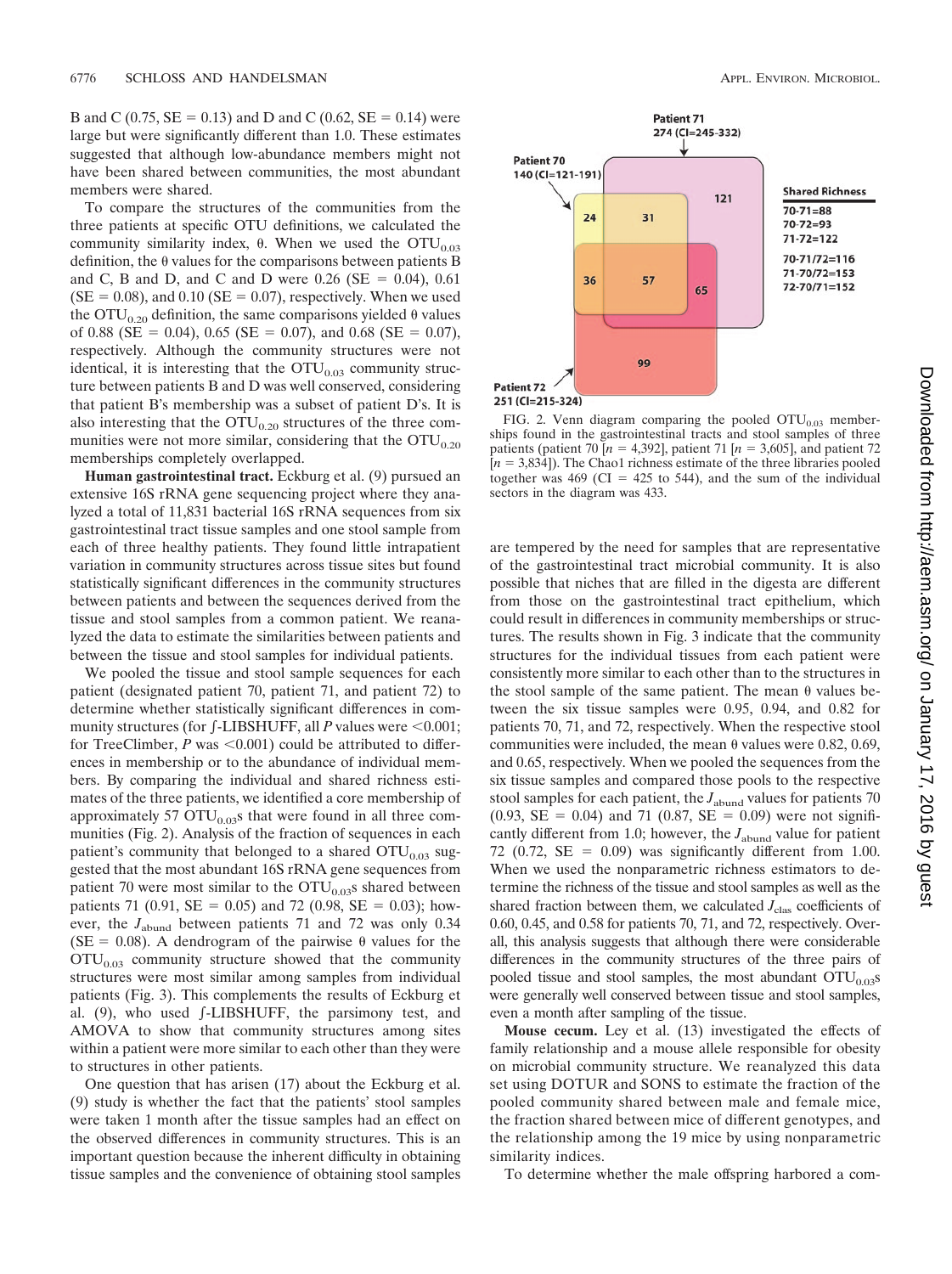|      | <b>Site</b> | <b>Patient</b> | Sequences<br>Sampled | <b>Chao1 Richness</b><br>Estimate (95% CI) |
|------|-------------|----------------|----------------------|--------------------------------------------|
|      | Transverse  |                | 429                  | 37 (34-51)                                 |
|      | Cecum       |                | 627                  | 69 (60-102)                                |
|      | Stool       |                | 1,060                | 89 (80-113)                                |
|      | Ascending   | 70             | 700                  | 49 (44-67)                                 |
|      | Sigmoid     |                | 605                  | 61 (54-87)                                 |
|      | Descending  |                | 604                  | 68 (56-107)                                |
|      | Rectum      |                | 667                  | 72 (62-105)                                |
|      | Stool       |                | 662                  | 192 (156-265)                              |
|      | Ascending   |                | 355                  | 103 (80-163)                               |
|      | Cecum       |                | 470                  | 96 (74-157)                                |
|      | Transverse  | 72             | 675                  | 77 (68-108)                                |
|      | Descending  |                | 617                  | >118 (99-162)                              |
|      | Sigmoid     |                | 654                  | 101 (87-138)                               |
|      | Rectum      |                | 401                  | 82 (68-120)                                |
|      | Stool       |                | 617                  | 150 (125-208)                              |
|      | Cecum       |                | 641                  | 133 (114-176)                              |
|      | Sigmoid     |                | 371                  | 103 (82-157)                               |
|      | Descending  | 71             | 461                  | 121 (98-173)                               |
|      | Rectum      |                | 408                  | 114 (97-155)                               |
| 0.10 | Ascending   |                | 523                  | 141 (116-194)                              |
|      | Transverse  |                | 584                  | 151 (123-210)                              |

FIG. 3. Unweighted pair group method with arithmetic mean dendrogram comparing the pairwise  $\theta$  values between the seven gastrointestinal tract tissue and stool specimens sampled from three patients. The length of the reference bar represents a distance of 0.10 (distance  $= 1 - \theta$ ). ">" indicates that the calculated richness value represents a minimum because the estimate did not stabilize with respect to sampling effort.

munity significantly different than that of the female offspring, we pooled the 16S rRNA sequences obtained from samples from the nine male (1,995 sequences) and seven female (1,394 sequences) mice. A comparison of the males' and females' community structures using TreeClimber showed that the observed differences in community structure were statistically significant ( $P < 0.001$ ), and analysis with  $\int$ -LIBSHUFF found the female community structure to be a subset of the male community structure  $(P = 0.9140$  [male versus female] and  $P <$ 0.001 [female versus male]). Our comparison of the male and female community  $\text{OTU}_{0.03}$  memberships found that the richness estimates of the male (412,  $CI = 353$  to 512) and female  $(428, CI = 358$  to 547) pools were not significantly different and that 236  $\text{OTU}_{0.03}$ s were shared between them. The fraction of 16S rRNA gene sequences from samples from the male mice that belonged to shared  $\text{OTU}_{0.03}$ s was 0.92 (standard error  $= 0.05$ ), and the fraction of 16S rRNA gene sequences from samples from the female mice that belonged to shared  $\text{OTU}_{0.03}$ s was 0.95 (standard error = 0.03), indicating that the most abundant  $\text{OTU}_{0.03}$ s in each community were shared. Considering that approximately 56% of the  $OTU<sub>0.03</sub>$ s were shared between the two communities, the  $\theta$  values for OTU<sub>0.03</sub> (0.59; SE = 0.03) and OTU<sub>0.20</sub> (0.84; SE = 0.02) community structure comparisons were relatively large.

In the original analysis, the mouse genotype was described with respect to a leptin gene, which did not induce obesity when it was homozygous dominant  $(+/+)$  or heterozygous  $(obj+)$  but did induce obesity when it was homozygous recessive (ob/ob). We pooled the 16S rRNA sequences according to the genotypes of the offspring from which they were sampled to investigate the effect of host genotype on the bacterial community. TreeClimber analysis showed that there were significant differences among the community structures of three genotypes ( $P < 0.001$ ). Our  $\int$ -LIBSHUFF analysis showed that the pooled  $+/+$  group's community structure was a subset of the pooled  $obj+$  and  $obj$  groups' community structures but that the  $ob/+$  and  $ob/ob$  groups' community structures were significantly different from each other ( $P = 0.95$  for  $+/+$  results versus ob/ob results;  $P = 0.95$  for  $+/+$  results versus ob/ob results; and all other  $P$  values were  $\leq 0.001$ ). The comparison of individual and shared richness estimates indicated that there were approximately 151  $\text{OTU}_{0.03}$ s in common between the three communities (Fig. 4). The calculation of  $J_{est}$ values between the three genotypes indicated that the ob/ group shared a large fraction of its sequences with the  $+/+$  $(0.85; SE = 0.04)$  and ob/ob  $(0.91; SE = 0.04)$  groups; the  $J_{est}$ value between the ob/ob and  $+/+$  groups' communities was



FIG. 4. Venn diagram comparing the  $OTU<sub>0.03</sub>$  memberships found among pooled  $+/+ (n = 876)$ , ob/  $+(n = 1,186)$ , and ob/ob (*n* = 1,327) mice. The Chao1 richness estimate of the three libraries pooled together was 623 (CI = 535 to 761), and the sum of the individual sectors in the diagram was 554.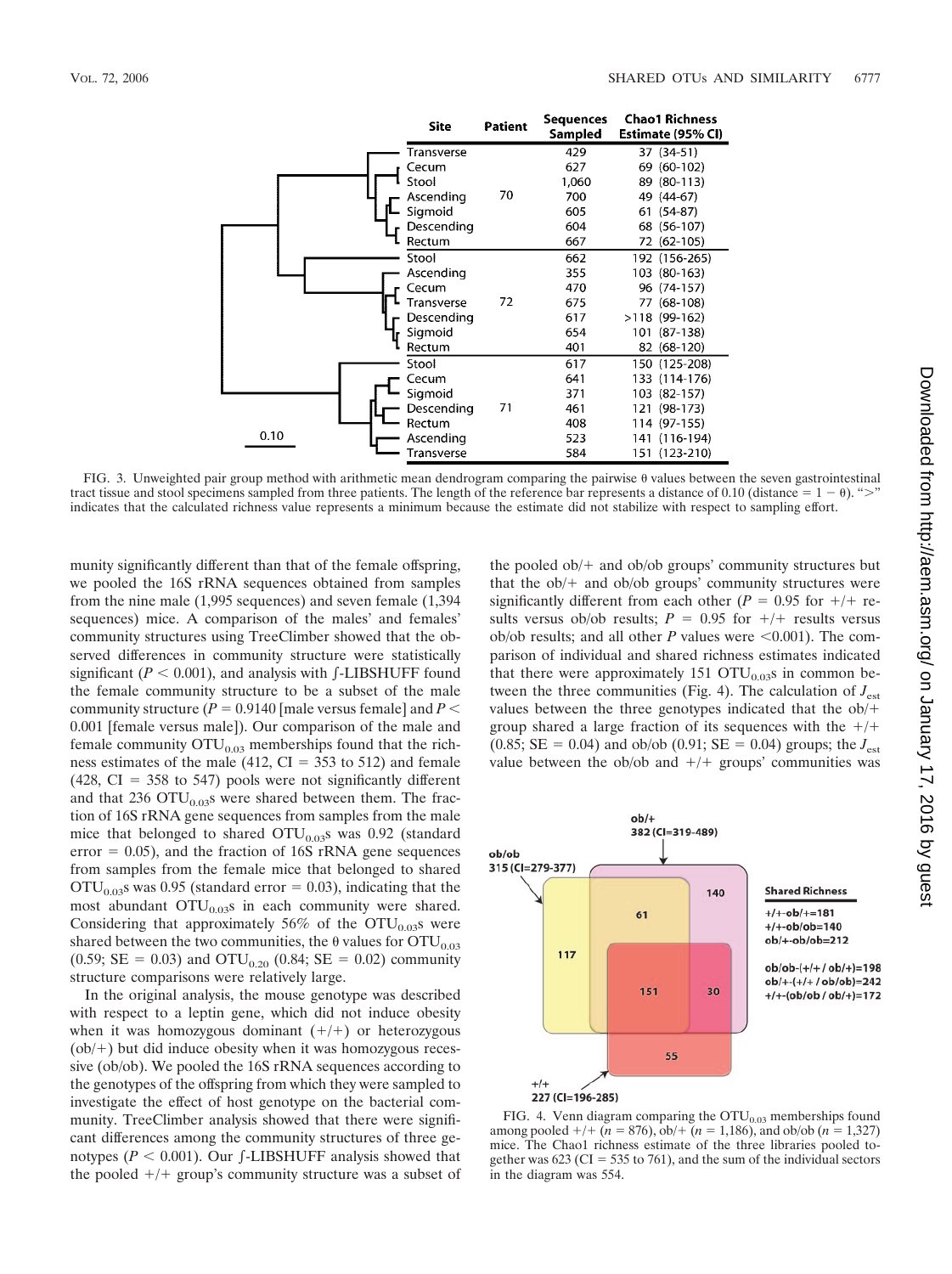|      | <b>Animal</b><br>Name |        | Sex Genotype | <b>Sequences</b><br>Sampled | <b>Chao1 Richness</b><br>Estimate (95% CI) |
|------|-----------------------|--------|--------------|-----------------------------|--------------------------------------------|
|      | $M3-3$                | Female | $^{+/+}$     | 192                         | $>103$ (71-195)                            |
|      | Mother 3              | Female | $ob/+$       | 266                         | $>180(142-257)$                            |
|      | $M3-1$                | Male   | $^{+/+}$     | 189                         | >189 (104-428)                             |
|      | $M3-2$                | Male   | $ob/+$       | 196                         | $>117(87-189)$                             |
|      | $M1-1$                | Female | ob/ob        | 235                         | $>262$ (147-557)                           |
|      | $M1-3$                | Male   | $ob/+$       | 229                         | $>131$ (97-208)                            |
|      | $M1-2$                | Male   | ob/ob        | 194                         | $>106(81-163)$                             |
|      | Mother 1              | Female | $ob/+$       | 402                         | >217 (166-316)                             |
|      | $M1-4$                | Female | $^{+/+}$     | 182                         | 95 (74-149)                                |
|      | $M1-5$                | Female | $ob/+$       | 183                         | $>160$ (113-264)                           |
|      | $M2A-1$               | Female | ob/ob        | 123                         | 94 (69-157)                                |
|      | $M2B-2$               | Male   | ob/ob        | 262                         | >126 (107-167)                             |
|      | $M2A-2$               | Male   | $ob/+$       | 99                          | 58 (46-90)                                 |
|      | $M2A-3$               | Female | $ob/+$       | 285                         | 150 (121-210)                              |
|      | M2A-4                 | Female | $ob/+$       | 194                         | $>163$ (116-267)                           |
|      | $M2B-1$               | Male   | $+/+$        | 313                         | 105 (87-148)                               |
|      | $M2B-3$               | Male   | ob/ob        | 234                         | $>162$ (113-275)                           |
|      | $M2B-4$               | Male   | ob/ob        | 279                         | $>157(112-261)$                            |
| 0.10 | Mother 2              | Female | $ob/+$       | 258                         | $>251$ (184-381)                           |

FIG. 5. Unweighted pair group method with arithmetic mean dendrogram comparing nonparametric estimates of the abundance-based Jaccard similarity coefficients for the OTU<sub>0.03</sub>s identified among 19 mouse cecum samples. A dendrogram constructed using the estimated Sørenson similarity index had the same topology. Although the exact branching orders were not identical, in the  $\theta$  dendrogram, the OTU<sub>0.03</sub> community structures of the offspring generally clustered with the mother; the community structures of mice M2A-3 and M2B-1 clustered with mother 3. The community name corresponds to the mother (e.g., M1-1 is the offspring of mother 1). The length of the reference bar represents a distance of 0.10 (distance  $= 1 - J_{\text{abund}}$ ). ">" indicates that the calculated richness value represents a minimum because the estimate did not stabilize with respect to sampling effort.

 $0.77$  (SE = 0.06). The  $\theta$  value for the comparison between the  $+/+$  and ob/ $+$  mice was 0.66 (SE = 0.04), and it was 0.37  $(SE = 0.02)$  for the other two comparisons. In contrast to the -LIBSHUFF analyses, the SONS-based analyses suggested that when comparing  $\text{OTU}_{0.03}$  memberships and structures, the  $ob/+$  and  $ob/ob$  groups were more similar to each other than they were to the  $+/+$  group.

Ley et al. (13) used UniFrac (14) to construct a dendrogram relating the community structures of the samples from the 19 mice based on the cumulative branch lengths of a composite tree containing the sequences of each pair of mouse communities. It is unclear at what OTU definition the UniFrac operates, and since branch lengths were not calculated for the dendrogram that describes the relatedness of the 19 community structures, it was not possible to estimate the relative similarities of the communities using UniFrac. We used SONS to estimate the pairwise  $J_{\text{abund}}$  and  $\theta$  values between the communities of the 19 mice, and then we generated a dendrogram to describe the relationship of the communities. The overall result described by Ley et al. (13) indicating that communities obtained from related animals were more similar to each other than to communities from unrelated mice was also illustrated by our analyses. One difference that we observed was that the community structures of the related mothers (mother 1 and mother 3) did not cluster together to the exclusion of those of their offspring but clustered separately and with their offspring (Fig. 5). The conclusions drawn from this analysis must be made with caution because most of the estimates of richness and similarity coefficients were unstable with respect to sampling effort, yet this analysis is an example of the versatility of SONS and the possibility of correlating community membership and structure with host genotype or other variables.

## **DISCUSSION**

SONS determines the abundance distribution of OTUs that are either endemic to or shared between samples. Using this information, it then estimates the overlaps between communities' memberships and structures. In our analyses, we defined OTUs by a distance-based criterion using 16S rRNA gene sequences. The advantage of a distance-based approach is that different levels of taxonomic resolution can be selected to perform the analysis.

Although the phylogeny-based statistical analyses all showed significant differences in community structure, our analysis was able to describe the relative similarities of the memberships